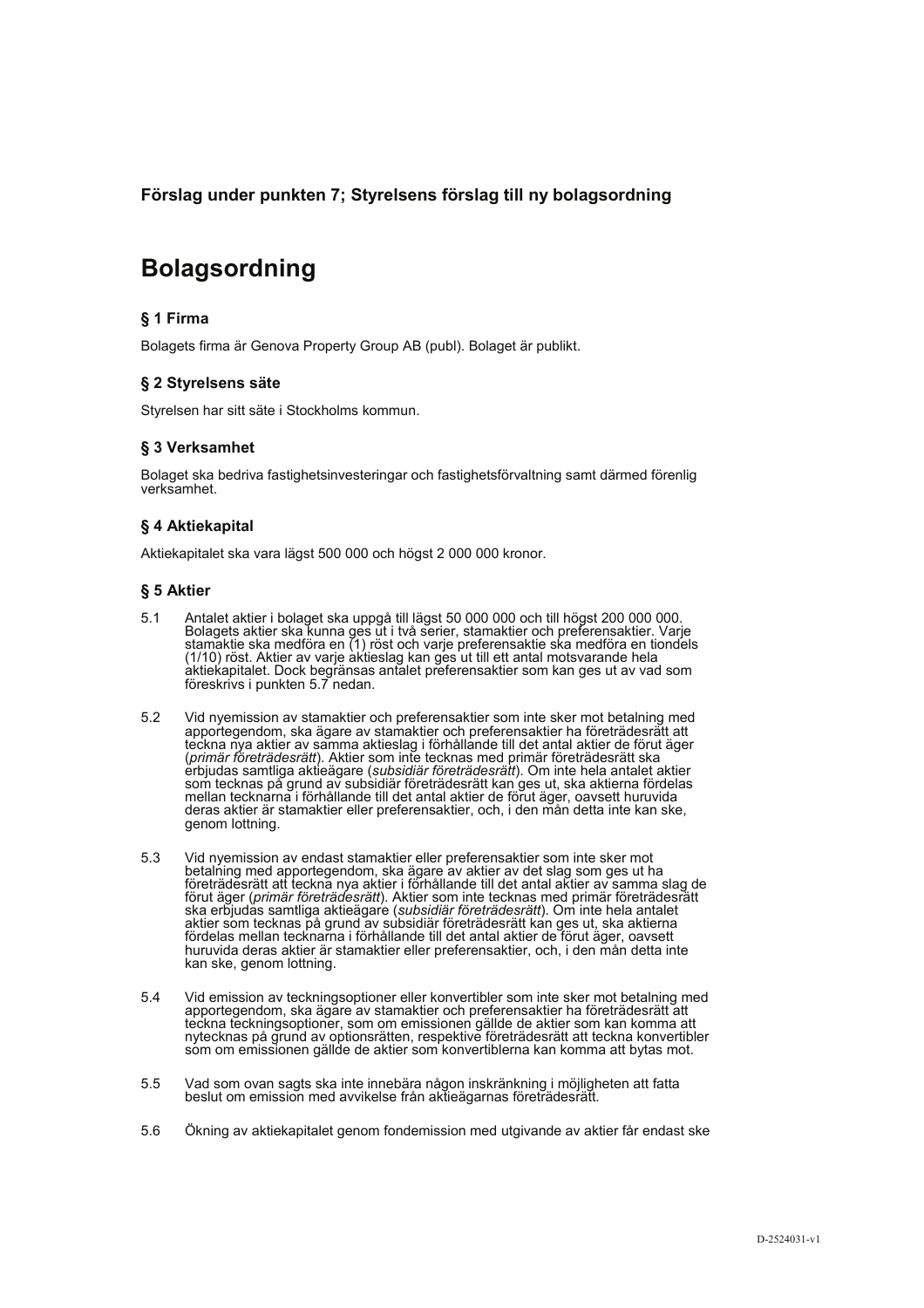genom utgivande av nya stamaktier. Därvid gäller att endast stamaktieägarna har<br>företrädesrätt till de nya aktierna. Fondaktierna fördelas mellan stamaktieägarna i<br>förhållande till det antal aktier de förut äger. Vad som n någon inskränkning i möjligheten att genom fondemission, efter erforderlig ändring av bolagsordningen, ge ut aktier av nytt slag.

Om och så länge preferensaktiekvoten (beräknad på sätt som anges nedan)<br>("Preferensaktiekvoten") överstiger 9/20 (dvs. 0,45), eller skulle komma att överstiga<br>0,45/1 efter emission av ytterligare preferensaktier, så får in 57 emission av vtterligare preferensaktier.

Preferensaktiekvoten är:



där:

- Α. är summan av emissionslikviderna för samtliga utestående preferensaktier, och
- är koncernens (där bolaget är moderbolag) bokförda egna kapital enligt den senaste av bolaget angivna delårsrapporten men med avdrag för eventuell föreslagen men ej beslutad eller genomförd värdeöverföring, inklusive av st  $\overline{B}$ Preferensutdelning enligt punkt 6.1 nedan.

Med "samtliga utestående preferensaktier" avses det totala antalet registrerade preferensaktier med tillägg av beslutade, men icke registrerade, nyemissioner av preferensaktier, preferensaktier som kan tillkomma genom konv preferensaktier, preferensaktier som kan unkommer samt preferensaktier som kan ges<br>ut enligt andra finansiella instrument, med avdrag dels för sådana preferensaktier<br>som bolaget självt innehar, dels för sådana preferensakt inlösen efter beslut av bolagsstämma eller styrelsen.

## § 6 Vinstutdelning

Beslutar bolagsstämman om vinstutdelning ska preferensaktierna medföra 61 Formal Bongovamman om vinstationing ska preferensakterna medicira<br>företrädesrätt framför stamaktierna till årlig utdelning enligt nedan. Preferensaktierna<br>ska i övrigt inte medföra någon rätt till utdelning.

Företräde till utdelning per preferensaktie ("Preferensutdelning") ska från och med<br>den 1 januari 2016 till dess att preferensaktierna blir inlösta, uppgå till högst 10,50 kronor per år, varvid 2,62 kr ska utbetalas under kalenderårets första och tredje<br>kvartal och 2,63 kr ska utbetalas under kalenderårets andra och fjärde kvartal, med avstämningsdagar enligt nedan.

- Utbetalning av utdelning på preferensaktier ska ske kvartalsvis i kronor.<br>Avstämningsdagar ska vara 20 februari, 20 maj, 20 augusti och 20 november. För det fall sådan dag ej är bankdag, d.v.s. dag som inte är lördag, sönd 6.2
- Om ingen utdelning lämnats på preferensaktier i anslutning till en avstämningsdag i enlighet med stycke 6.2 ovan, eller om endast utdelning understigande 6.3 eniighet med stycke 6.2 ovan, eller om endast utdelning understigande<br>Preferensutdelningen lämnats, ska preferensaktierna, förutsatt att bolagsstämman<br>beslutar om vinstutdelning, medföra rätt att i tillägg till framtida Pr ske med början från den kvartalsvisa tidpunkt då utbetalning av del av utdelningen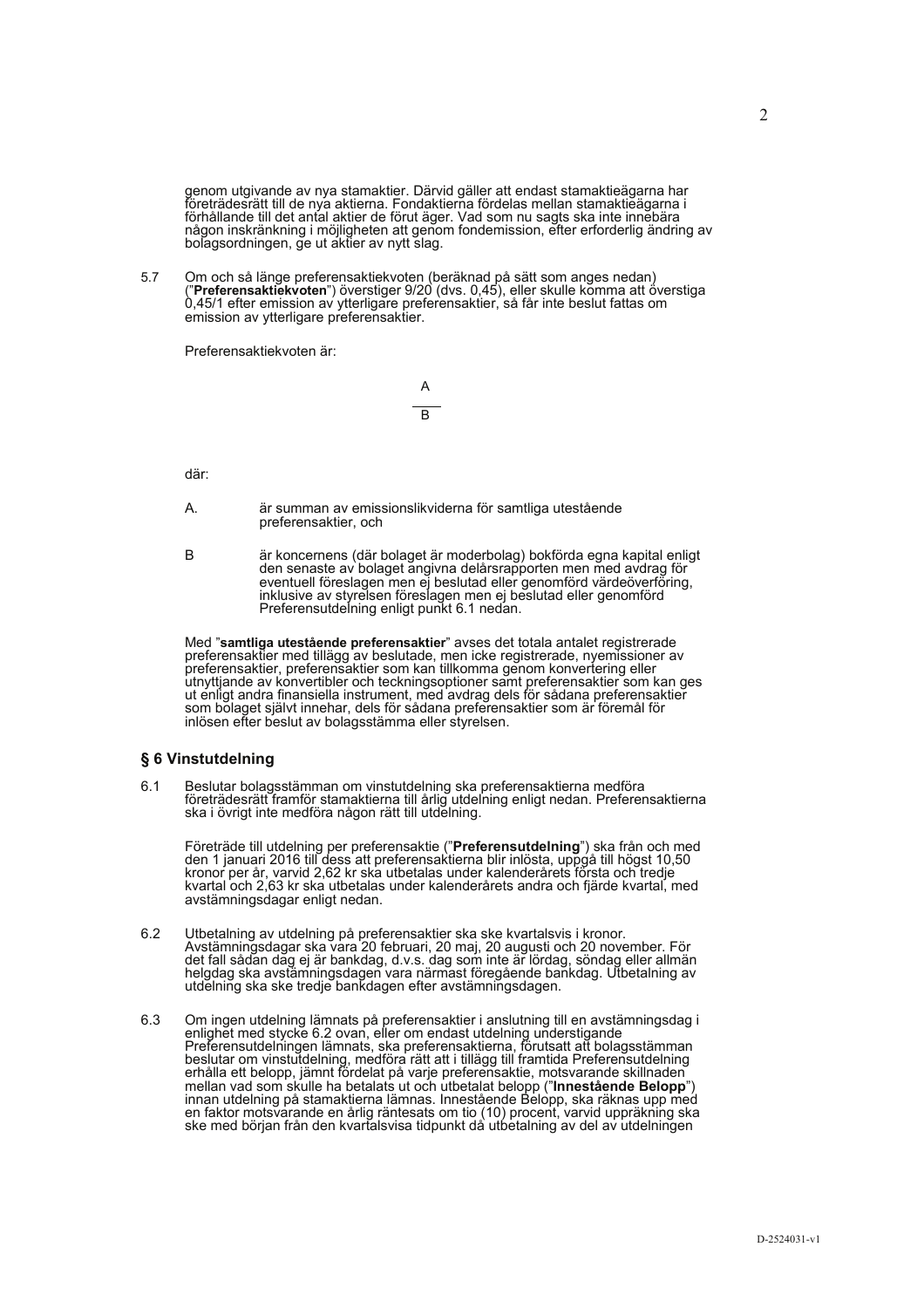skett (eller borde ha skett, i det fall det ej skett någon utdelning alls).

 $64$ För det fall antalet preferensaktier ändras genom sammanläggning, uppdelning eller liknande bolagshändelse ska de belopp som preferensaktien berättigar till enligt punkt 6-8 i denna bolagsordning omräknas för att återspegla förändringen.

#### § 7 Inlösen

- Minskning av aktiekapitalet, dock inte under minimikapitalet, kan ske genom inlösen av ett visst antal eller samtliga preferensaktier efter beslut av bolagsstämman. När  $7<sub>1</sub>$ minskningsbeslut fattas ska ett belopp motsvarande minskningsbeloppet avsättas till reservfonden om härför erforderliga medel finns tillgängliga.
- $72$ Fördelningen av preferensaktier som ska lösas in ska ske pro rata i förhållande till Forderlingen av preferensaktier som ska losas in ska ske *pro rata* i forhallande till det antal preferensaktier som varje preferensaktiegare äger vid tidpunkten för<br>bolagsstämmans beslut om inlösen. Om fördelningen enligt
- $7.3$ Lösenbeloppet för varje inlöst preferensaktie ska vara ett belopp beräknat enligt följande:
	- A. Fram till den tionde årsdagen av den första registreringen av emission av preferensaktier (den "Initiala Emissionen"), ett belopp motsvarande (i) 150 kronor jämte (ii) eventuell upplupen del av Preferensutdelning jämte Jamestående Belopp uppräknat med ett belopp motsvarande den årliga räntan<br>enligt punkten 6.3 ovan. Lösenbeloppet för varje inlöst preferensaktie ska dock aldrig understiga aktiens kvotvärde.
	- B. Från och med den tionde årsdagen av den Initiala Emissionen, ett belopp motsvarande (i) 110 kronor jämte (ii) eventuell upplupen del av<br>Preferensutdelning jämte (iii) eventuellt Innestående Belopp uppräknat med ett<br>belopp motsvarande den årliga räntan enligt punkten 6.3 ovan. Lösenbeloppet för varje inlöst preferensaktie ska dock aldrig understiga aktiens kvotvärde.

Med "upplupen del av Preferensutdelning" avses upplupen utdelning för perioden som börjar med (men exklusive) den senaste avstämningsdagen för beräkning av Innestående Belopp till och med (och inkluderande) dagen för utbetalning av Lösenbeloppet. Antalet dagar ska beräknas utifrån det faktiska antalet dagar i förhållande till 90 dagar.

 $7.4$ Ägare av preferensaktier som anmälts för inlösen ska vara skyldig att inom tre ristander från erhållande av skriftlig underrättelse om bolagsstämmans beslut om<br>inlösen motta lösenbeloppet för preferensaktien eller, där Bolagsverkets eller rättens tillstånd till minskningen erfordras, efter erhållande av underrättelse att beslut om sådant tillstånd har vunnit laga kraft.

#### § 8 Bolagets upplösning

Vid bolagets upplösning ska preferensaktier ha företrädesrätt, framför stamaktier, att ur bolagets tillgångar erhålla ett belopp per preferensaktie uppgående till ett belopp notsvarande inlösenbeloppet beräknat enligt punkten 7.3 ovan, dock att 7.3 A (i) ska<br>motsvarande inlösenbeloppet beräknat enligt punkten 7.3 ovan, dock att 7.3 A (i) ska<br>motsvara 130 kronor, per tidpunkten för upplösningen stamaktieägarna. Preferensaktierna ska i övrigt inte medföra någon rätt till skiftesandel.

## § 9 Styrelse

Styrelsen ska bestå av lägst 3 och högst 10 ledamöter och lägst 0 och högst 3 suppleanter.

### § 10 Revisor

För granskning av aktiebolagets årsredovisning jämte räkenskaperna samt styrelsens och verkställande direktörens förvaltning utses en eller två revisorer med eller utan